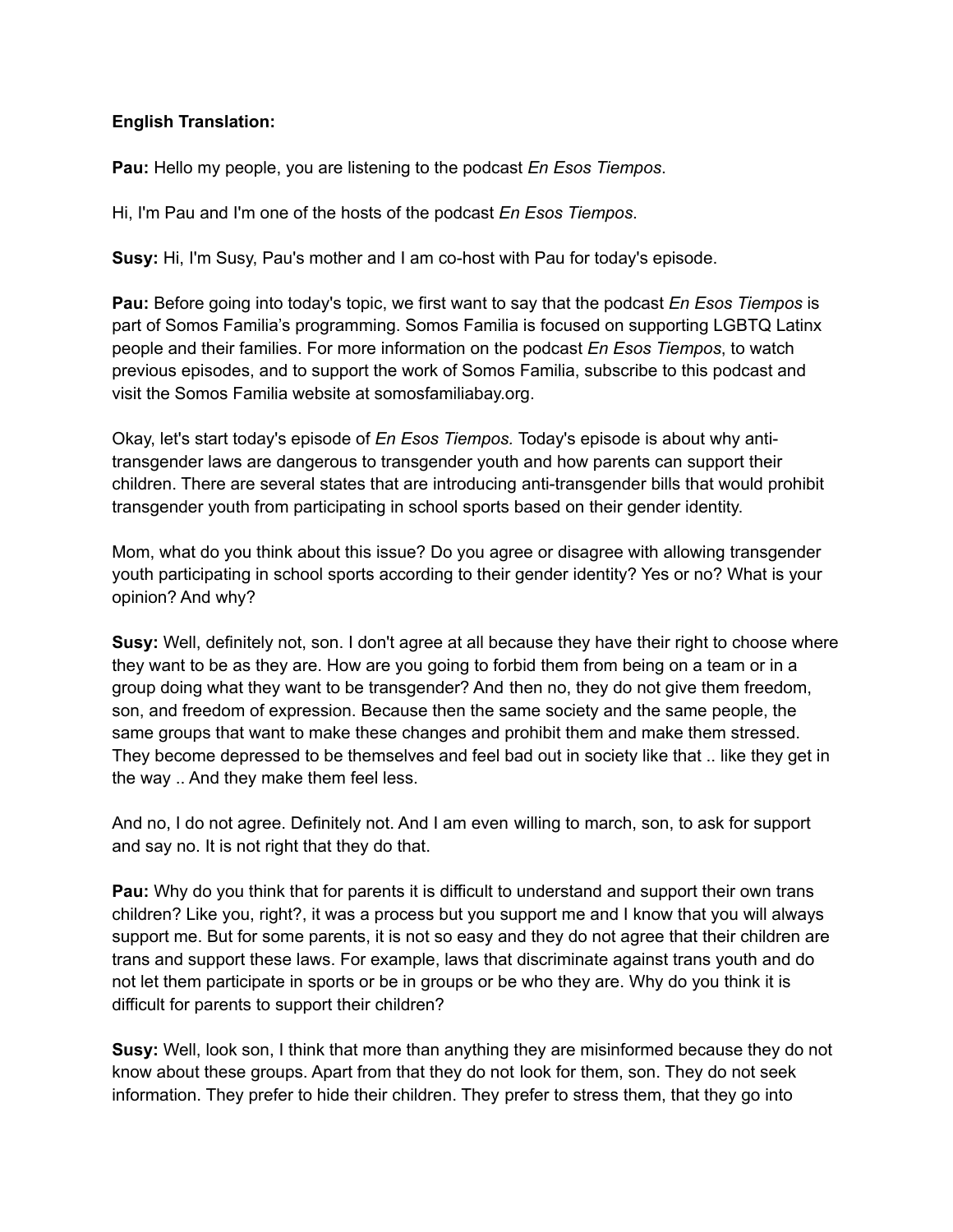depression and anxiety. That anxiety disease is very common, son, and that same anxiety is leading them to want to try suicide. And not want to live, to not like life and see it is wonderful. Because life is the ultimate, son. But more than anything, live the beauty and feel loved and accepted by their parents. More than anything that they understand that they do not hide them. Because there are many parents who are not well informed, son, of how their children really are, of what they think, of what they feel like they want to be, of the changes they want to have. It's your life son. I have always told you and your siblings that. Each head is a world and each world lives in its own way. Because each human being has a different heart and sentiment, son.

So, it is very important, this topic, this program and I congratulate you for talking about what is going on and to hidden people, to people who do not have you, because you should, son. I have seen many people who hide and who do not talk. They do not express themselves about what they feel, son. And they get depressed and that's when depression accidents happen and even kill themselves.

**Pau:** So far, there are more than 250 anti-LGBTQ bills under consideration in state legislatures across the country, of which more than 120 directly target transgender people and at least 66 of them would prohibit transgender girls from participating in sports according to with your gender identity. These bills against transgender people discriminate against a community that is already vulnerable. These anti-transgender or anti-LGBTQ laws are dangerous for the community.

What advice do you have for them or messages to support parents who are currently struggling against these laws across the country? And how can they support their children?

**Susy:** These laws are dangerous and we have to fight for the rights of our children as their parents. We have to support them and go forward, go out and demand our rights. Both for our children and for ourselves because it also affects us a lot that they are not supported. And if they do not have the support of the society, of negative people, if they do not accept them, well then we have to go out to protest, do marches, do fairs, make flyers to distribute and... These groups are very nice because we give each other support. We give each other ideas. We communicate. We are not very effective and that is why we are doing these issues so that all parents who need support unite. All the people who care for us, we are here to listen to understand them and help each other. Because unity makes the force. We are a team and we must not allow ourselves to be trampled or sink, on the contrary. We must be a lifeguard like when one is drowning and the word says it guard our lives and that is why we must support each other. There are more groups and we invite them to integrate because it is very important to protest and not leave anyone behind.

My message for parents is to defend the rights of our young people, our children, let them be and let them come to us and feel 100% trust that they are not alone.

Next we continue with the horoscopes with Susy. Hello. How are you all? Super. Super.

Today I have good news for all of you. It's a super moon to make things happen, ok?